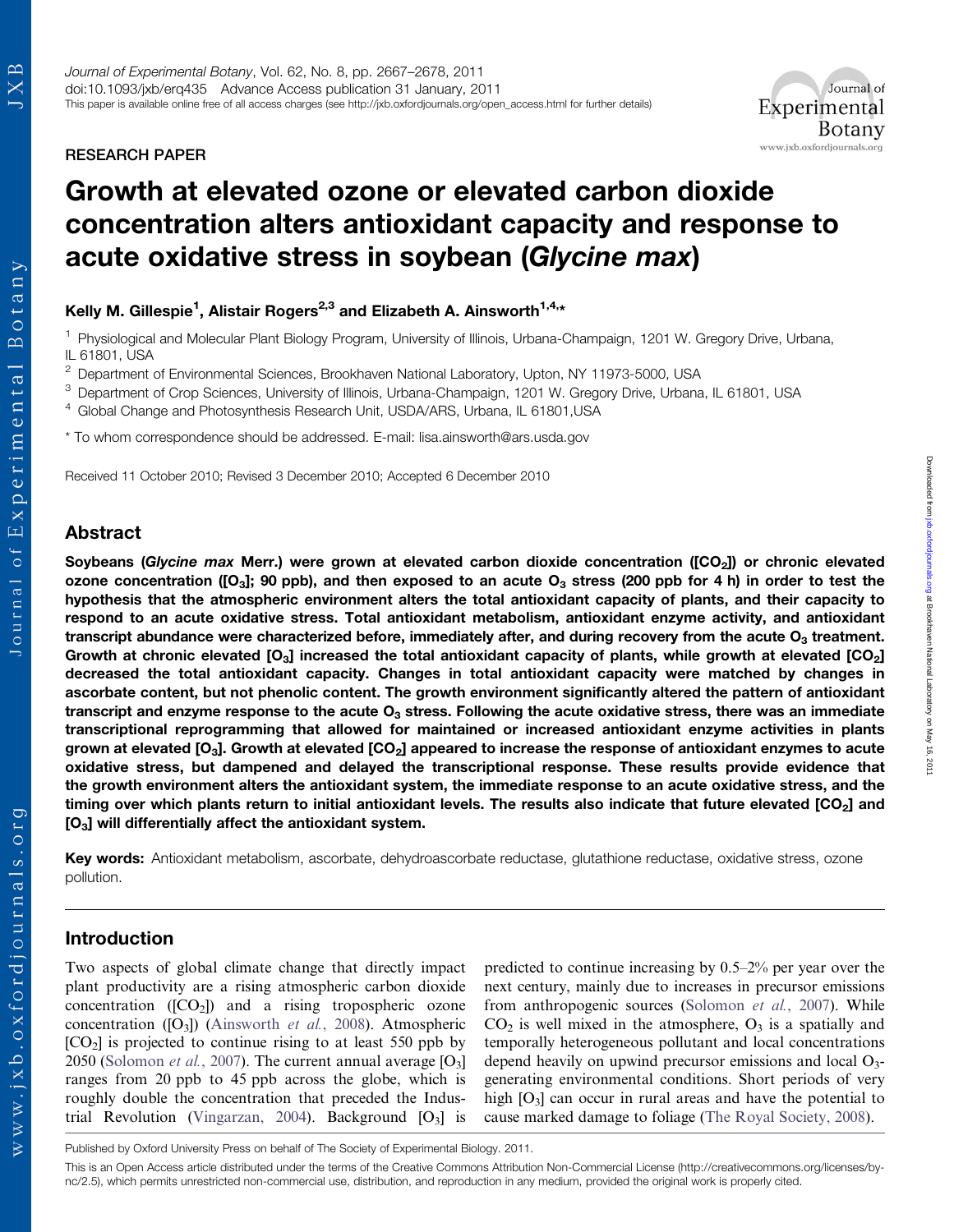Ozone diffuses into the leaf apoplast via the stomata where it is rapidly converted into other reactive oxygen species (ROS) that signal a diverse metabolic response ([Long](#page-10-0) [and Naidu, 2002;](#page-10-0) [Kangasjarvi](#page-10-0) et al., 2005). Ozone stress has been characterized as either acute or chronic, depending on the  $[O_3]$  and the exposure duration ([Sandermann,](#page-11-0) [1996](#page-11-0); Fiscus et al.[, 2005](#page-10-0)). While the actual concentration and duration threshold for  $O<sub>3</sub>$  damage varies from species to species and even among genotypes of the same species ([Burkey](#page-10-0) et al., 2000), it is commonly accepted that acute damage results from a very high concentration of  $O_3$  $(>150 \text{ pb})$  over a short period of time, and chronic  $O_3$ damage results from a lower concentration of exposure over a longer period of time. In general, acute  $O<sub>3</sub>$  damage has been well characterized and mimics the biochemical defence response of plants to pathogen attack [\(Overmyer](#page-11-0) et al., 2003; [Kangasjarvi](#page-10-0) et al., 2005). In contrast, the mechanisms leading to chronic  $O_3$  damage are less well characterized, but physiological symptoms include: decreased photosynthetic productivity, decreased Rubisco activity and chlorophyll content, lower stomatal conductance, leaf chlorosis, accelerated senescence, and a general decrease in green leaf area and plant productivity ([Morgan](#page-11-0) et al., 2003; [Ashmore,](#page-9-0) [2005](#page-9-0); [Fuhrer, 2009](#page-10-0)). Although the molecular and biochemical basis for tolerance to chronic  $O_3$  is unknown, it is thought that the endogenous antioxidative metabolism plays a key role in quenching ROS generated from chronic  $O_3$  exposure [\(Burkey](#page-9-0) *et al.*, 2003)

In addition to abiotic sources, plants produce ROS as a by-product of primary metabolic processes such as chloroplastic and mitochondrial electron transport [\(Foyer](#page-10-0) [and Noctor, 2003\)](#page-10-0). In parallel, plants utilize an array of ROS detoxification processes, collectively called antioxidant metabolism, to maintain cellular redox balance [\(Foyer and](#page-10-0) [Noctor, 2005](#page-10-0)). Changes in environmental factors can easily disturb the steady-state redox balance by causing a rapid increase in ROS generation. The cellular redox state has been proposed to be an environmental sensor and signal among various aspects of plant metabolism [\(Fedoroff, 2006;](#page-10-0) [Noctor, 2006](#page-11-0)). When a plant senses small changes in redox balance, an acclimation response is induced, and irreversible damage is avoided. Recently, there has been evidence suggesting that plants have a physiological 'memory' of a stress event by existing in a primed metabolic state to activate cellular defences more efficiently during a future stress [\(Conrath](#page-10-0) et al., 2006). Most of this evidence comes from plant–pathogen interaction research, but plants also responded with a faster and increased calcium signal to osmotic stress when pre-treated with  $H_2O_2$  [\(Knight](#page-10-0) et al., [1998\)](#page-10-0). Furthermore, plantlets generated from  $O_3$ -treated calli displayed increased oxidative stress tolerance ([Nagendra-](#page-11-0)[Prasad](#page-11-0) *et al.*, 2008), and  $H_2O_2$  seed treatment led to increased salt tolerance in wheat seedlings [\(Wahid](#page-11-0) et al., [2007](#page-11-0)). Therefore, there is evidence that exposure to an abiotic stress can predispose plants to improved tolerance to a subsequent abiotic stress event.

The prevailing view is that elevated  $[O_3]$  causes an upregulation of antioxidant metabolism in plants ([Ranieri](#page-11-0) et al.[, 1996,](#page-11-0) [2000;](#page-11-0) [Scebba](#page-11-0) et al., 2003; [Puckette](#page-11-0) et al., 2007; Xu et al.[, 2008](#page-11-0); [Olbrich](#page-11-0) et al., 2009). However, the direct evidence for this up-regulation is variable, dependent on the duration and method of  $O_3$  fumigation, and the species and components of antioxidant metabolism investigated ([Burkey](#page-10-0) et al., 2000; [Robinson and Britz, 2000](#page-11-0); [Iglesias](#page-10-0) et al.[, 2006\)](#page-10-0). Likewise, reports investigating the effects of growth at elevated  $[CO<sub>2</sub>]$  show contrasting responses of individual components of the antioxidant system (Rao [et al.](#page-11-0), [1995;](#page-11-0) Polle et al.[, 1997](#page-11-0); [Pritchard](#page-11-0) et al., 2000; [Di Toppi](#page-10-0) et al., [2002\)](#page-10-0) and there is recent evidence of increased oxidative stress in plants grown at elevated  $[CO_2]$  (Qiu *et al.*[, 2008\)](#page-11-0).

This study investigated how the growth environment alters antioxidant metabolism and response to an acute oxidative stress. Soybeans were grown at chronic elevated  $[CO_2]$ , chronic elevated  $[O_3]$ , or control  $[CO_2]$  and  $[O_3]$  to test the hypothesis that growth at elevated  $[CO<sub>2</sub>]$  or elevated [O3] alters the total antioxidant capacity of plants, and therefore alters the capacity to respond to an acute oxidative stress. It is also hypothesized that the growth environment will change the timing over which plants will return to steady-state antioxidant levels. With the aim of developing a more holistic understanding of the effects of growth environment on the antioxidant system, this study investigated antioxidant metabolism at the metabolite, enzyme, and transcript levels.

# Materials and methods

#### Leaf material and growth chamber conditions

Soybean (Glycine max, cv. Pioneer 93B15) seeds were planted, four to a pot, in soil-less planting mix (Sunshine Professional Peat-Lite Mix LC1, SunGro Horticulture, Canada). Plants were maintained at a photosynthetic photon flux density (PPFD) of 300  $\mu$ mol m<sup>-2</sup> s<sup>-1</sup> in a 10 h light/14 h dark cycle, at 25 °C and 22 °C, respectively. Six growth chambers were used and one of three atmospheric treatments, control, elevated  $[CO_2]$ , or elevated  $[O_3]$ , was randomly assigned to two chambers. The control treatment was 400 ppm  $[CO<sub>2</sub>]$  and 0 ppb  $[O<sub>3</sub>]$ , the elevated  $CO<sub>2</sub>$  treatment was 650 ppm  $[CO<sub>2</sub>]$  and 0 ppb  $[O<sub>3</sub>]$ , and the chronic elevated  $O<sub>3</sub>$  treatment was 90 ppb  $[O_3]$  for 6 h daily and 400 ppm  $[CO_2]$ . Ozone was produced by a variable output UV-C light bulb ballast (HVAC 560 ozone generator, Crystal Air, Langley, Canada), and a custom multiport sampling system was used to measure and control chamber  $CO<sub>2</sub>$ and  $O_3$  concentrations.  $CO_2$  was continuously monitored with a  $CO<sub>2</sub>$  gas analyser (SBA4, PP Systems, Amesbury, MA, USA) and  $O_3$  was monitored with an  $O_3$  analyser (Thermo Electron 49i, Thermo Scientific, Waltham, MA, USA). The  $CO<sub>2</sub>$  fumigation system averaged 409 ppm in the control and elevated  $[O_3]$ treatment and 653 ppm in the elevated  $[CO_2]$  treatment. The  $O_3$ fumigation system averaged 93 ppb in the elevated  $[O_3]$  treatment and 3 ppb in the control and elevated  $[CO<sub>2</sub>]$  treatment.

Fourteen days after planting (DAP), soybeans were thinned to two uniform plants per pot. Pots were well watered, with weekly additions of 5 mM potassium nitrate. At midday, 32 DAP, the second trifoliate leaf of three plants per chamber was sampled for initial measurements of antioxidant parameters. The measurements made in the subsequent days were also performed on the second trifoliate at midday to avoid any potential diurnal variation in measured parameters. At 33 DAP, all plants received an acute  $200$  ppb  $O_3$  treatment for 4 h, ending at midday. Leaf tissue was sampled from three plants per chamber, in two duplicate chambers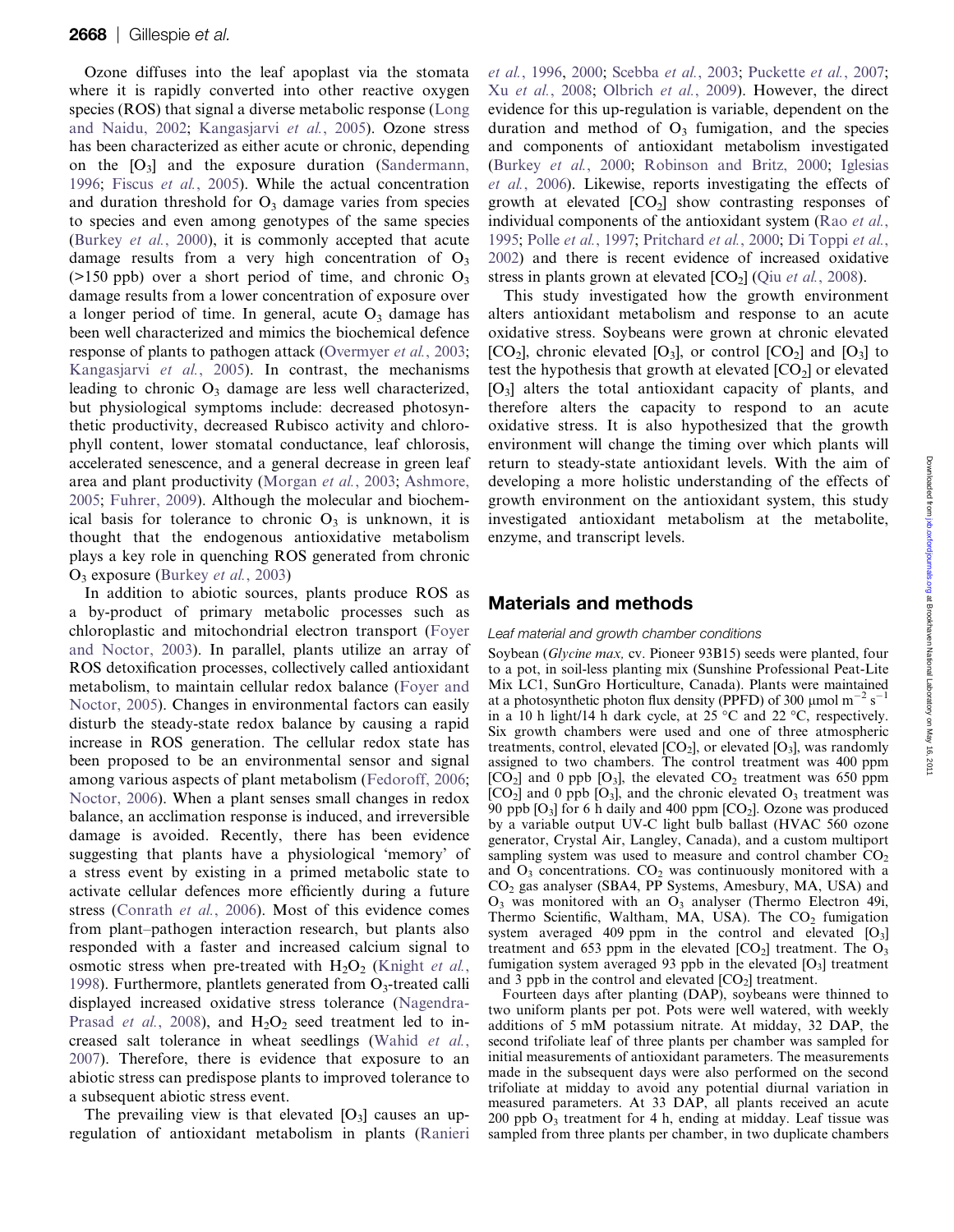immediately following the acute  $O_3$  treatment and again 24 h and 48 h post-treatment. At each time point and from each treatment, leaf tissue from three plants was excised for metabolite and enzyme analysis, and three whole leaflets, from different plants, were sampled and pooled for gene expression analysis. The leaf tissue was immediately plunged into liquid nitrogen and maintained at –80 C until analysis. After a plant was sampled, it was removed from the chamber.

#### Antioxidant metabolite and enzyme assays

Total antioxidant capacity expressed as 6-hydroxy-2,5,7,8-tetramethylchroman-2-carboxcylic acid (Trolox) equivalents was measured with an oxygen radical absorption capacity (ORAC) assay, which measures inhibition of peroxyl radical-induced oxidations and provides a general measure of antioxidant capacity ([Gillespie](#page-10-0) et al., [2007\)](#page-10-0). Levels of reduced (ASA) and oxidized ascorbic acid (DHA) were measured using an  $\alpha$ - $\alpha$ '-bipyridyl-based colorimetric assay ([Gillespie and Ainsworth, 2007\)](#page-10-0). Total phenolic content was measured by a Folin–Ciocalteu assay [\(Ainsworth and Gillespie, 2007\)](#page-9-0).

The activities of six antioxidant enzymes, ascorbate peroxidase (APX; EC 1.11.1.11), catalase (CAT; EC 1.11.1.6), glutathione reductase (GR; EC 1.8.1.7), dehydroascorbate reductase (DHAR; EC 1.8.5.1), monodehydroascorbate reductase (MDHAR; EC 1.6.5.4), and superoxide dismutase (SOD; EC 1.15.1.1), were measured in a common extract. Leaf discs [381 mm<sup>2</sup>,  $\sim$ 20 mg fresh weight (FW)] were macerated in microcentrifuge tubes using tungsten carbide beads in 50 mM  $KH_2PO_4$ , 50 mM K<sub>2</sub>HPO<sub>4</sub>, pH 7.8. Samples were centrifuged at 14 000 g for 5 min at  $4^{\circ}$ C. An aliquot of the supernatant was removed for the assessment of SOD, APX, and MDHAR. Approximately 5 mg of poly(vinylpolypyrrolidone) (PVPP) was added to the remaining supernatant and pellet; the mixture was shaken and recentrifuged. An aliquot of this second supernatant was used for the determination of CAT, DHAR, and GR activity. The omission of PVPP from the aliquot used to assay SOD, APX, and MDHAR was based on the original protocols that were adapted for these assays ([Ewing and Janero, 1995](#page-10-0); [Pritchard](#page-11-0) et al.[, 2000](#page-11-0)). The extracts and temperature-sensitive reagents were maintained at 4 °C until individual assays were initiated. All assays were completed within 2 h of extraction using a liquid handling robot (Janus, Perkin Elmer, Waltham, MA, USA) to allow rapid, accurate pipetting and the ability to initiate and stop reactions simultaneously in all 96 wells of the assay plates. In order to express enzyme activity on a protein basis, the protein content of the extracts was determined using the Pierce Protein Determination Kit (Pierce, Rockford, IL, USA).

#### Catalase

An established assay that measures CAT activity by determining  $H<sub>2</sub>O<sub>2</sub>$  consumption [\(Summermatter](#page-11-0) *et al.*, 1995) was adapted for automation in 96-well format. In quadruplicate,  $5-10$  µl of enzyme extract was diluted with assay buffer (50 mM  $Na<sub>3</sub>PO<sub>4</sub>$ , pH 6.5) to a total volume of 50  $\mu$ l and loaded on the 96-well assay plate with 50 µl of standards  $(0, 3.5, 7,$  and 35 mM  $H_2O_2$ ). A 50 µl aliquot of assay buffer was added to standard wells and the reaction in the sample wells initiated by addition of 50  $\mu$ l of 35 mM H<sub>2</sub>O<sub>2</sub>. At the moment of reaction initiation the concentration of the reagents in the wells was 16.67 mM  $Na<sub>3</sub>PO<sub>4</sub>$ , 11.67 mM  $H<sub>2</sub>O<sub>2</sub>$ . After a 1 min incubation at  $25 \text{ °C}$ , reactions were stopped simultaneously in one half of the assay plate by addition of 50  $\mu$ l of 15% (w/v) tricholoroacetic acid (TCA). After an additional 2 min, TCA was added to the other half of the assay plate, stopping all remaining reactions. The amount of  $H_2O_2$  remaining after incubation with CAT was determined by transferring  $3 \mu$  from the assay plate to a new 96-well determination plate and mixing it with  $100 \mu l$  of determination mix (1 g  $1^{-1}$  ABTS, 0.8 U m $1^{-1}$  peroxidase). The determination plate was incubated for 10 min at room temperature and absorbance at 410 nm measured using a 96-well plate spectrophotometer (SynergyHT, Biotek, Winooski, VT, USA). Comparison of the amount of  $H_2O_2$  consumed between the two TCA additions allowed the calculation of CAT activity. The use of stopped assays, rather than direct monitoring of the decrease in  $H<sub>2</sub>O<sub>2</sub>$  [\(Aebi, 1984\)](#page-9-0), allows accurate definition of the incubation period. This approach has been described previously [\(Summermatter](#page-11-0) et al.[, 1995\)](#page-11-0) and was used for previous soybean experiments ([Pritchard](#page-11-0) et al., 2000).

#### Glutathione reductase

An existing assay for GR activity based on measuring the rate of reduction of oxidized glutathione by NADPH oxidation was adapted for high throughput and automation in a 96-well format (Polle et al.[, 1990](#page-11-0); [Pritchard](#page-11-0) et al., 2000). The assay plate was prepared by loading  $15-30 \mu l$  of enzyme extract, and blanks (extract buffer) in quadruplicate. Half of the samples receive 98 µl of control buffer (50 mM tricine, pH 7.8, 0.5 mM EDTA) and the other half received 98  $\mu$ l of assay buffer (50 mM tricine, pH 7.8, 0.5 mM EDTA, 0.25 mM oxidized glutathione, prepared immediately before use). At the moment of reaction initiation, the concentrations of the reagents in the wells were as follows: 49 mM tricine, 0.49 mM EDTA, 0.245 mM oxidized glutathione, and 0.15 mM NADPH. The assay plate was equilibrated to 25  $\degree$ C and the reaction started with the addition of  $2 \mu$  of  $7.5 \text{ mM}$ NADPH. The oxidation of NADPH was followed at 340 nm for 10 min. The rate of NADPH oxidation in the absence of oxidized glutathione was subtracted to account for non-enzymatic oxidation of NADPH by the extract. Both enzymatic and nonenzymatic rates were corrected by the rate of NADPH oxidation in the absence of leaf extract.

#### Dehydroascorbate reductase

An existing assay for DHAR activity based on determining the rate of reduction of DHA to ASA was adapted for high throughput and automation in a 96-well format ([Asada, 1984](#page-9-0); [Pritchard](#page-11-0) et al., 2000). A 100  $\mu$ l aliquot of ASA standards (0, 0.1, 0.5, and 1.0 mM in 50 mM  $KH_2PO_4$ , 50 mM  $K_2HPO4$ , 0.5 mM EDTA, pH 7.8), 15  $\mu$ l of blanks (extraction buffer), and 15  $\mu$ l of enzyme extracts were loaded onto a 96-well assay plate capable of absorbance measurements at UV wavelengths. An 83 µl aliquot of assay buffer (50 mM  $KH_2PO_4$ , 50 mM  $K_2HPO4$ , 0.5 mM EDTA, pH 7.8, 2 mM reduced glutathione) was added to the wells containing extracts and blanks. An aliquot of each extract was boiled at 95 °C for 10 min to denature all enzymes and a second plate was prepared as described above using the boiled enzyme extracts. Assays were started by adding  $2 \mu$  of 7.5 mM DHA to sample and blank wells. At the moment of reaction initiation, the concentrations of the reagents in the wells were as follows: 49 mM  $KH_2PO_4$ , 49 mM  $K_2HPO_4$ , 0.44 mM EDTA, 1.74 mM oxidized glutathione, and 0.15 mM NADPH. The reduction of DHA to ASA was followed at 265 nm for 10 min. The rate and final absorbance were recorded. DHAR activity was determined by subtracting the rate of non-enzymatic reduction of DHA (boiled extracts) from the rate of enzymatic reduction (unboiled extracts).

#### Monodehydroascorbate reductase

Existing methods for measuring MDHAR activity [\(Dalton](#page-10-0) et al., [1986\)](#page-10-0) were adapted for high-throughput and automation in a 96-well format. MDHAR was determined by following the rate of reduction of monodehydroascorbate (MDHA) to ASA by NADH oxidation. MDHA was produced in vitro by the action of ascorbate oxidase on ASA in the presence of  $O_2$ . Previously MDHA reduction in the absence of extract, ASA, and ascorbate oxidase was found to be negligible (Polle et al.[, 1990\)](#page-11-0). This was confirmed, and a common blank (extract buffer) was used to increase throughput. Aliquots  $(10 \mu l)$  of the enzyme extracts were added to a 96-well plate that included two 10 µl blanks. An 88 µl aliquot of assay buffer (50 mM KH<sub>2</sub>PO<sub>4</sub>, 50 mM K<sub>2</sub>HPO4, pH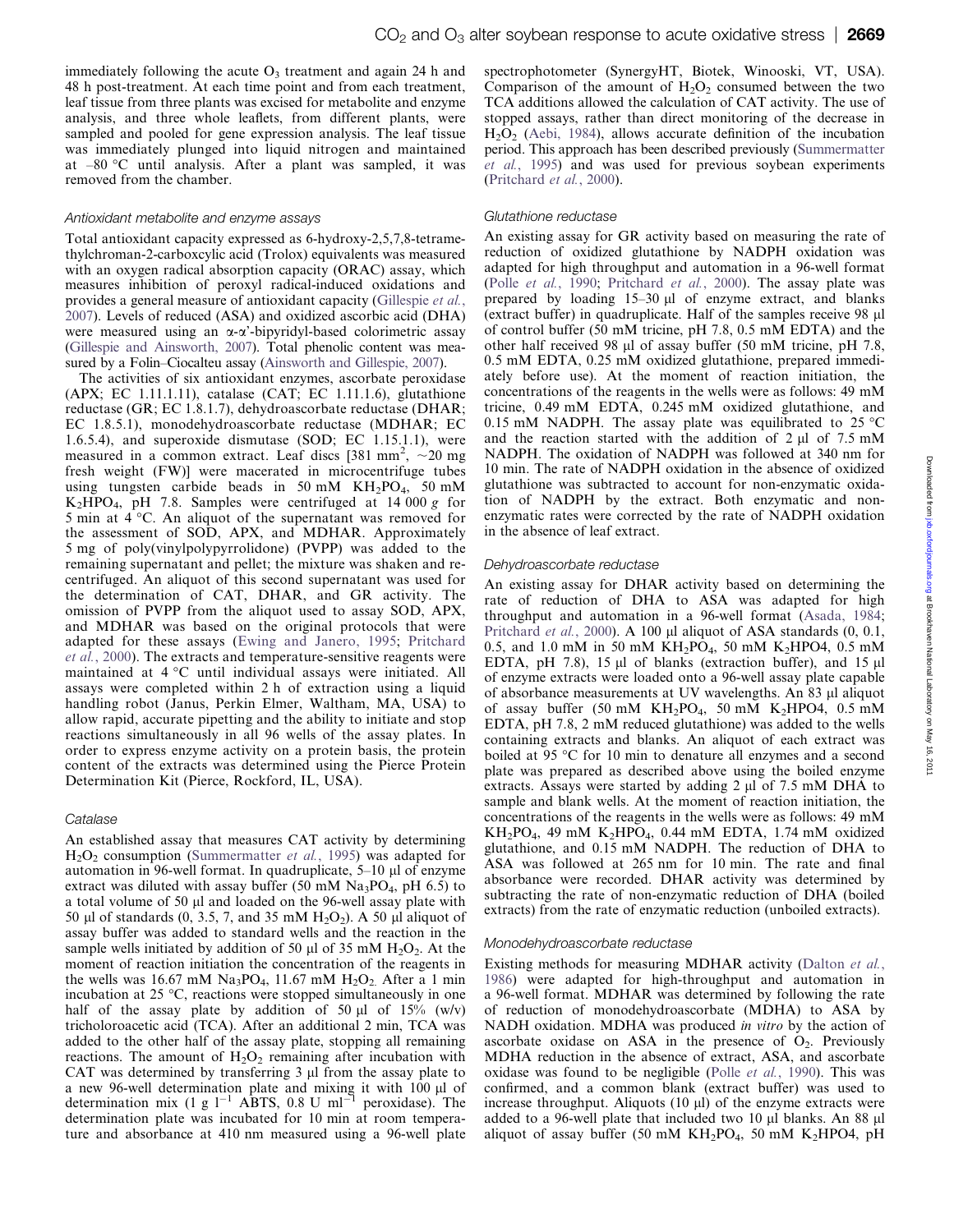7.8, 0.25 mM NADH, 1.5 mM sodium ascorbate) was added to all wells except those containing the NADH standards  $(98 \mu)$  of 0, 0.1, 0.25, and 0.5 mM NADH in 50 mM  $KH_2PO_4$ , 50 mM  $K_2HPO4$ , pH 7.8, 1.5 mM sodium ascorbate). The assay plate was equilibrated to 25 °C and the reaction initiated by adding 2  $\mu$ l of ascorbate oxidase (0.01 U  $\mu$ l<sup>-1</sup> in 50 mM KH<sub>2</sub>PO<sub>4</sub>, 50 mM  $K<sub>2</sub>HPO4$ ) to each well. At the moment of reaction initiation, the concentrations of the reagents in the wells were as follows: 49 mM  $KH_2PO_4$ , 49 mM  $K_2HPO_4$ , 0.245 mM NADH, 1.47 mM sodium ascorbate, and  $0.002$  U  $\mu$ l<sup>-1</sup> of APX. Standards were 0, 0.098, 0.245, and 0.49 mM NADH. MDHAR activity was determined from the rate of NADH oxidation measured at 340 nm over 10 min.

#### Superoxide dismutase

SOD activity was measured using a previously optimized 96 well assay ([Ewing and Janero, 1995](#page-10-0)). Briefly, SOD activity was measured as the percentage inhibition of total nitroblue tetrazolium (NBT) oxidation and compared with a standard curve of SOD purified from horseradish.  $\overline{A}$  25  $\mu$ l aliquot of extract or SOD standard was loaded on a 96-well microplate followed by 173 µl of assay buffer 50 mM KH<sub>2</sub>PO<sub>4</sub>, 50 mM K<sub>2</sub>HPO<sub>4</sub>, pH 7.8, 0.4 mM EDTA, 0.2 mM NBT, 0.3 mM NADH). Immediately before beginning the kinetic assay,  $2 \mu$ l of 0.33 mM phenazine methosulphate (PMS) was added to every well. At the moment of reaction initiation, the concentrations of the reagents in the wells were as follows:  $43.25 \text{ mM}$  KH<sub>2</sub>PO<sub>4</sub>,  $43.25 \text{ mM}$  K<sub>2</sub>HPO<sub>4</sub>,  $0.35 \text{ mM}$ EDTA, 0.17 mM NBT, 0.26 mM NADH, and 0.003 mM PMS. The oxidation of NBT was followed at 560 nm and the SOD activity was determined by comparing the inhibition of NBT oxidation in the plant extracts with that of the purified SOD. A unit of SOD activity was defined as the amount of SOD required to inhibit cytochrome  $c$  reduction by 50% in a coupled system with xanthine oxidase at pH 7.8 at 25  $^{\circ}$ C.

#### Ascorbate peroxidase

Existing methods for measuring APX activity by determining the rate of ASA oxidation by  $H_2O_2$  were adapted for 96-well plates [\(Asada, 1984;](#page-9-0) [Jahnke](#page-10-0) et al., 1991). Duplicate 10  $\mu$ l aliquots of extract and two blanks were loaded on a 96-well assay plate capable of absorbance measurements at UV wavelengths. This was followed by the addition of 80  $\mu$ l of assay buffer [50 mM KH<sub>2</sub>PO<sub>4</sub>, 50 mM K2HPO4, pH 7.8, 0.5 mM ascorbate, 0.2 mM diethylenetriaminepentaacetic acid(DTPA)]. Duplicate 100 µl ASA standards were added to each plate (0, 0.1, 0.5, and 1.0 mM ascorbate in 50 mM KH<sub>2</sub>PO<sub>4</sub>, 50 mM K<sub>2</sub>HPO<sub>4</sub>, pH 7.8). The assay was initiated by adding 10  $\mu$ l of 20 mM H<sub>2</sub>O<sub>2</sub> to all wells except those containing standards. At the moment of reaction initiation, the concentration of the reagents in the wells were as follows: 45 mM  $KH_2PO_4$ , 45 mM  $K_2HPO_4$ , 0.45 mM ascorbate, 0.18 mM DTPA, and 2 mM  $H<sub>2</sub>O<sub>2</sub>$ . The rate of ASA oxidation was determined by subtracting oxidation rates in the absence of extract, and quantified with a standard curve. APX is typically assayed in extracts containing ascorbate ([Jahnke](#page-10-0) et al., 1991). However, including ASA in the extract buffer would interfere with the other enzyme assays. Therefore, the effect of ASA in the extraction buffer on recoverable APX activity was tested. Values for APX determined with and without ASA in the extract buffer were indistinguishable from each other (data not shown).

#### Gene expression analysis

Total RNA was extracted following the methods of [Bilgin](#page-9-0) et al. [\(2009\)](#page-9-0). The quantity and quality of RNA samples was determined with a spectrophotometer (Nanodrop 1000, Thermo Fischer Scientific) and a microfluidic visualization tool (Bioanalyzer, Agilent Technologies, Santa Clara, CA, USA). Contaminating DNA was removed with a DNA-free DNase treatment (Applied Biosystems/Ambion, Austin, TX, USA) following the manufacturer's instructions. cDNA was prepared from 3 µg of RNA using Superscript II Reverse Transcriptase (Invitrogen, Carlsbad, CA, USA) and oligo(dT) primers according to the manufacturer's instructions. qRT-PCR was performed using a quantitiative realtime PCR system (7900 HT, Applied Biosystems) using SYBR Green JumpStart Taq ReadyMix (Sigma) and 100 nM of each gene-specific primer in a 384-well plate. An initial denaturing step at 95 °C for 10 min was followed by 40 cycles of 95 °C for 15 s and  $60 °C$  for 1 min. Primers for genes annotated with antioxidant function and subcellular localization are listed in [Table 1.](#page-4-0) Soybean is a paleopolyploid that has experienced two genome duplication events in its evolutionary history resulting in nearly 75% of the genes present in multiple highly homologous copies [\(Schmutz](#page-11-0) et al.[, 2010\)](#page-11-0). As such, single gene primer specificity was of high importance and any homologous genes that could not be resolved were left out of this analysis. F-box protein, NCBI CD397253, was used as the control gene in these experiments [\(Libault](#page-10-0) et al., 2008). After completion of PCR amplification, a dissociation curve was run to check for DNA contamination and to insure that a single gene product was amplified. The baseline-corrected delta-Rn values were used to calculate the PCR efficiency (E) and the cutoff value  $(C_t)$  in the log-linear phase of the PCR using LinReg PCR software ([Ruijter](#page-11-0) et al., 2009). The normalized expression level for each gene (G) was determined using the following equation:  $G = (E_{control})/(E_{gene}^{Ct-gene})$ . Two replicate reactions were run for each sample, and their  $E^C$  values were averaged. Data are expressed relative to control grown plants at time 0 h.

#### Statistical analysis

For all parameters, a completely randomized, repeated measures, mixed model analysis of variance (PROC MIXED, SAS v9.2, SAS Institutes) with the Satterthwaite option was used with atmosphere as a fixed effect. To assess differences among the parameters before the acute spike, an analysis of variance was run on the data at 0 h. For the time series data, time was treated as a repeated measure with an auto-regressive co-variance matrix structure. Chamber was not a significant source of variation and therefore statistical analyses for antioxidant metabolite and enzyme activity were performed on data from individual plants  $(n=6)$  and lsmeans were reported  $\pm$  1 SE. For gene expression data, only one pooled sample was analysed per chamber  $(n=2)$ . All statistics were performed on the control gene-normalized expression data. Effects were considered significant at  $P \leq 0.05$ .

## Results

## Antioxidant metabolites

Growth at elevated  $[O_3]$  significantly increased the total quenching capacity of available antioxidant metabolites (ORAC) by 24% in comparison with ambient conditions  $(P=0.0214;$  [Table 2](#page-4-0)). This was reflected in a 42% larger ASA pool  $(P=0.0028;$  [Table 2](#page-4-0)), but not in any significant change in phenolic content ([Table 2\)](#page-4-0). In contrast, growth at elevated  $[CO<sub>2</sub>]$  significantly decreased the total antioxidant capacity by 20% compared with that of ambient-grown soybean  $(P=0.0392;$  [Table 2\)](#page-4-0). The ASA and phenolics pools were 15% smaller at elevated  $[CO_2]$ , although those changes were not statistically significant ([Table 2](#page-4-0)).

Changes in total antioxidant capacity, ASA pool size, and phenolic content were examined following an acute  $O_3$ spike (Fig. 1). Immediately following the acute  $O_3$  spike, total antioxidant capacity, ASA pool size, and phenolic content remained unchanged from pre-spike levels in the plants grown in ambient conditions and elevated  $[O_3]$ .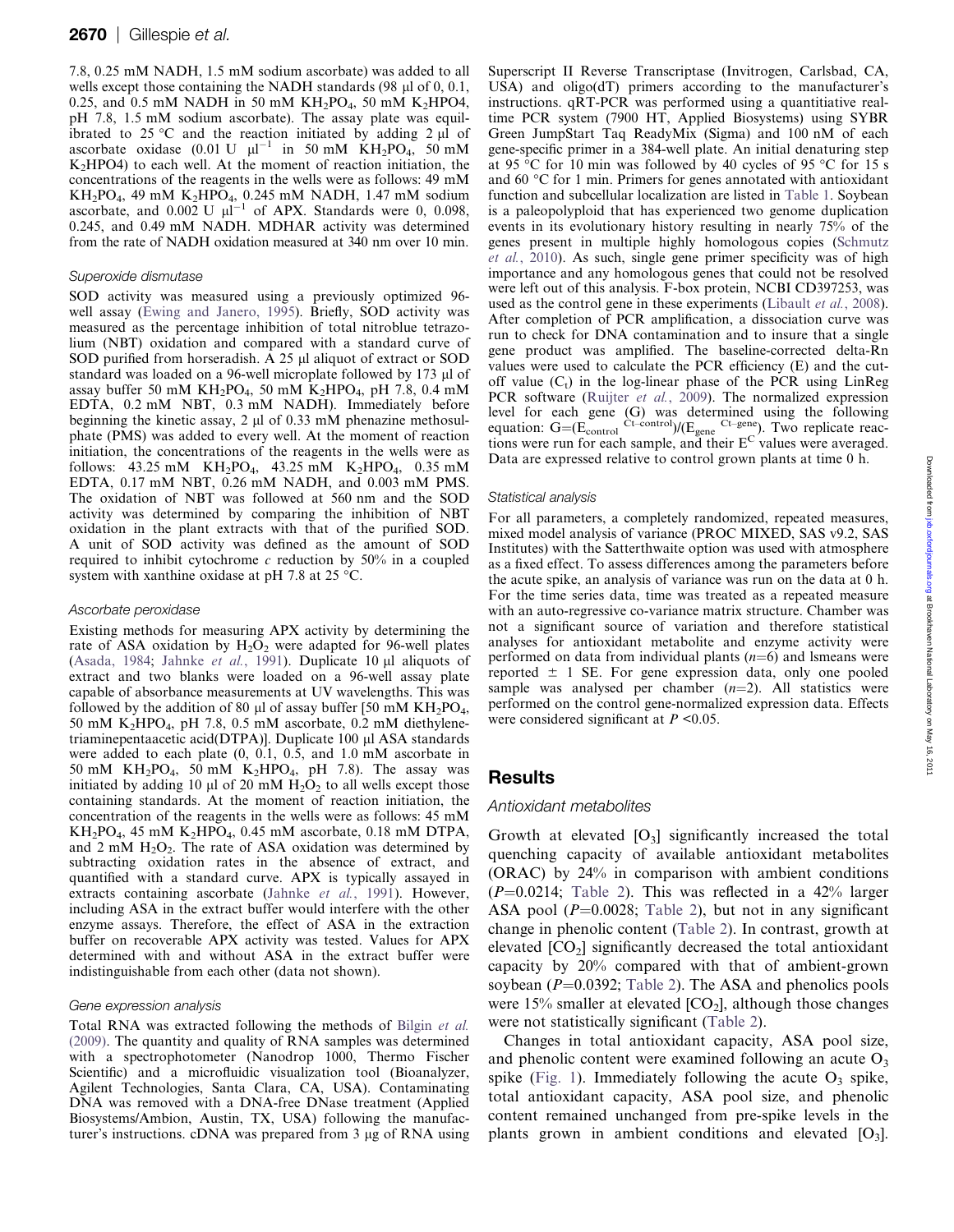#### <span id="page-4-0"></span>Table 1. Real-time PCR targets, GenBank identifier, and primers for antioxidant transcript analysis

Target descriptions for soybean genes are based on peptide homologues in Arabidopsis thaliana.

| <b>Target description</b>                             | <b>GenBank ID</b> | <b>Forward primer</b>         | Reverse primer               |
|-------------------------------------------------------|-------------------|-------------------------------|------------------------------|
| AOX, cell wall                                        | AB083032          | TGGGTATGGGAAGGGAAAGT          | ATGAAAAGCCCACACTCCAG         |
| APX4                                                  | CD404038          | CCAATATGGGAGAAGGCAAG          | AGCAACATCAGGATCAGTGG         |
| DHAR3, chloroplast                                    | BE823473          | CAATGTCCGCTGTGAGAGTT          | AGGAGGAACGGAAGACATTG         |
| GPX, mitochondria                                     | AI939064          | AAGAATGCAGCGCCACTTTA          | <b>TCGATTTTCAGAGGTGAGGTG</b> |
| GPX6, chloroplast, mitochondria, cytosol              | CF809067          | AATCTCGCCGATTACAAAGG          | CATGGGAATGCCAGAATTT          |
| GPX7, chloroplast                                     | CD414500          | <b>TGGACCATTTACAACTCCAGTG</b> | GGAGACGTTGTTGGTGGGTA         |
| GR, chloroplast, mitochondria                         | L11632            | AGGCTGACTTTGATGCCACT          | <b>CTGCAGCTTTTGCTTGAGAG</b>  |
| GR1, cytosol                                          | AW459932          | AAGGTTCTCGGAGCCTCAAT          | <b>CACTGACCGCATGGTTACAA</b>  |
| GR                                                    | CF807683          | GCTGTTGGTGTTGAGCTTGA          | AAGGCCACCGGAGTAAGATT         |
| Homoglutathione synthetase, chloroplast               | AJ272035          | GCCTGGTTTTGGAGTGGTAG          | AGAAACAGCAATGCCTCCAT         |
| MDHAR, cytosol                                        | BU761097          | GTTGTTGGGGTCTTTCTGGA          | GCAAACCACCAAGCATTTT          |
| <b>MDHAR</b>                                          | BG237135          | GTAAGCTGAAAGGAGTTCTTCTTGA     | AGTTTGGCTTTATCAATCAGAGG      |
| MDHAR1, peroxisome, chloroplast, apoplast             | BU084390          | <b>CTGGAAGGTGGAACTCCTGA</b>   | GCAAACCACCAAGCATCTTT         |
| MDHAR4, peroxisome                                    | BM525801          | <b>ACAATGGTCTTCCCTGAGGA</b>   | <b>CCTTCCCATTGGAGTCAAAA</b>  |
| MDHAR4, peroxisome                                    | BG362963          | CCTGCATTGAGCAAAGGATT          | <b>TGGATTTAACTCCGGTTCCA</b>  |
| SOD [Cu-Zn], copper chaperone, chloroplast            | AF329816          | GCTGAGGGTGGCTGATCTTA          | GGTGCCATCACACGTACAGA         |
| SOD [Fe], chloroplast, mitochondria, plasma membrane  | AF108084          | CCTGGGATGCAGTGAGTTCT          | <b>TATTCCTCATGACGCCATCC</b>  |
| SOD [Cu-Zn], cytosol                                  | AW101841          | <b>GAGAATCGTCATGCTGGTGA</b>   | <b>CAGGATCAGCATGGACAACA</b>  |
| SOD [Cu-Zn], chloroplast                              | BE331642          | AATGCCGATGGTAATGCTTC          | AGGAGCACCTGATTGTCCAC         |
| SOD2 [Cu-Zn], chloroplast                             | BI968043          | <b>CCACTCTCTGGCCCTAATTC</b>   | ATGCTGGAGTCAAACCAACC         |
| SOD2 [Cu-Zn], chloroplast                             | BM188117          | TTTGAGCACTGGAAATGCTG          | GAAGGATCGTGCTTCAGAGC         |
| SOD2 [Fe], chloroplast                                | CD409698          | <b>TGTAAACCCCCTTGTTTGGA</b>   | AGCTGACTGCATCCCAAGAC         |
| SOD1 [Fe], chloroplast, mitochondria, plasma membrane | M64267            | <b>TTACCAGTGCATGATGCTGA</b>   | CAAAAGATGTGCCTGCTTACA        |
| SOD3 [Cu-Zn], cytosol                                 | CD412753          | AGTGACAGGGTTGTCCCAAG          | <b>CATGGCGCTTATCATCTGAA</b>  |

Table 2. The effect of growth at elevated  $[CO_2]$  or elevated  $[O_3]$  on soybean antioxidant capacity, metabolite content, and enzyme activity

Plants were grown under control conditions (400 ppm  $[CO_2]$ , 0 ppb  $[O_3]$ ), elevated  $[CO_2]$  (650 ppm  $[CO_2]$ , 0 ppb  $[O_3]$ ), or chronic elevated  $[O_3]$ (400 ppm  $[CO_2]$ , 90 ppb  $[O_3]$ ), and sampled before the acute  $O_3$  spike. Statistically significant differences are indicated by different letters  $(P < 0.05)$ .

|                                                                 | <b>Control</b>                   | Elevated [CO <sub>2</sub> ] | Elevated $[O_3]$        |  |
|-----------------------------------------------------------------|----------------------------------|-----------------------------|-------------------------|--|
| ORAC (mmol TE q $DW^{-1}$ )                                     | $0.33 \pm 0.021$ a               | $0.26 \pm 0.021$ b          | $0.40 \pm 0.021$ c      |  |
| ASA (mmol q $DW^{-1}$ )                                         | 0.016 $\pm$ 1.1e <sup>-3</sup> a | $0.013 \pm 1.2e^{-3}$ a     | $0.022 \pm 1.2e^{-3}$ b |  |
| Phenolics (mg GA g $DW^{-1}$ )                                  | $21.8 \pm 1.45$ a                | $18.5 \pm 1.32$ a           | $19.0 \pm 1.32$ a       |  |
| DHAR (nmol DHA min <sup>-1</sup> mg protein <sup>-1</sup> )     | $7.9 \pm 2.1$ a                  | $7.3 \pm 2.4$ a             | $18.3 \pm 2.4$ b        |  |
| MDHAR (nmol MDA min <sup>-1</sup> mg protein <sup>-1</sup> )    | $28.7 \pm 1.9$ a                 | $25.2 \pm 2.3$ a            | $29.7 \pm 2.3$ a        |  |
| GR (nmol GSSG min <sup>-1</sup> mg protein <sup>-1</sup> )      | $206.3 \pm 18.8$ a               | 146.2±18.8 b                | 116.7 $\pm$ 21.1 b      |  |
| APX (nmol ASA min <sup>-1</sup> mg protein <sup>-1</sup> )      | $306.7 \pm 16.1$ a               | $299.5 \pm 14.4$ a          | 333.0±14.4 a            |  |
| CAT (µmol $H_2O_2$ min <sup>-1</sup> mg protein <sup>-1</sup> ) | $9.8 \pm 3.8$ a                  | $6.3 \pm 3.9 a$             | $14.8 \pm 3.9$ a        |  |
| SOD (U mg protein $^{-1}$ )                                     | $180.6 \pm 6.9$ a                | $161.7 \pm 8.0$ a           | $180.7 \pm 8.0$ a       |  |

However, the elevated  $[CO_2]$ -grown plants showed a  $60\%$ increase in total antioxidant capacity ( $P \le 0.0001$ ; Fig. 1A) 4 h after the  $O_3$  spike, although this change was not reflected in ASA pool size or phenolic content (Fig. 1B, C). After 48 h, ambient-grown plants increased total antioxidant capacity by 88% compared with pre-spike levels  $(P=0.0003)$ , but returned to pre-spike levels by 72 h (Fig. 1A). The increase in total antioxidant capacity at 48 h was mirrored by a 78% increase in ASA at 48 h over the pre-spike level  $(P \le 0.0001)$ , which lessened to a  $27\%$ increase over pre-spike levels by 72 h  $(P=0.0298;$  Fig. 1B). Plants grown at elevated  $[O_3]$  sustained high total antioxidant capacity for 48 h following the acute  $O_3$  spike, but levels dropped by 46% by 72 h (Fig. 1A). The increase in total antioxidant capacity immediately following the acute  $O_3$  spike that was measured in the elevated  $[CO_2]$ -grown plants subsided so that by 72 h it was not different from pre-spike levels (Fig. 1A). The stimulation of total antioxidant capacity in the elevated  $[CO<sub>2</sub>]$ -grown plants was not reflected in changes in ASA pool size or phenolic content throughout the entire experimental time frame (Fig. 1B, C).

#### Antioxidant recycling enzymes

Consistent with the observation of a greater ASA pool before the acute stress in elevated  $[O_3]$ -grown plants,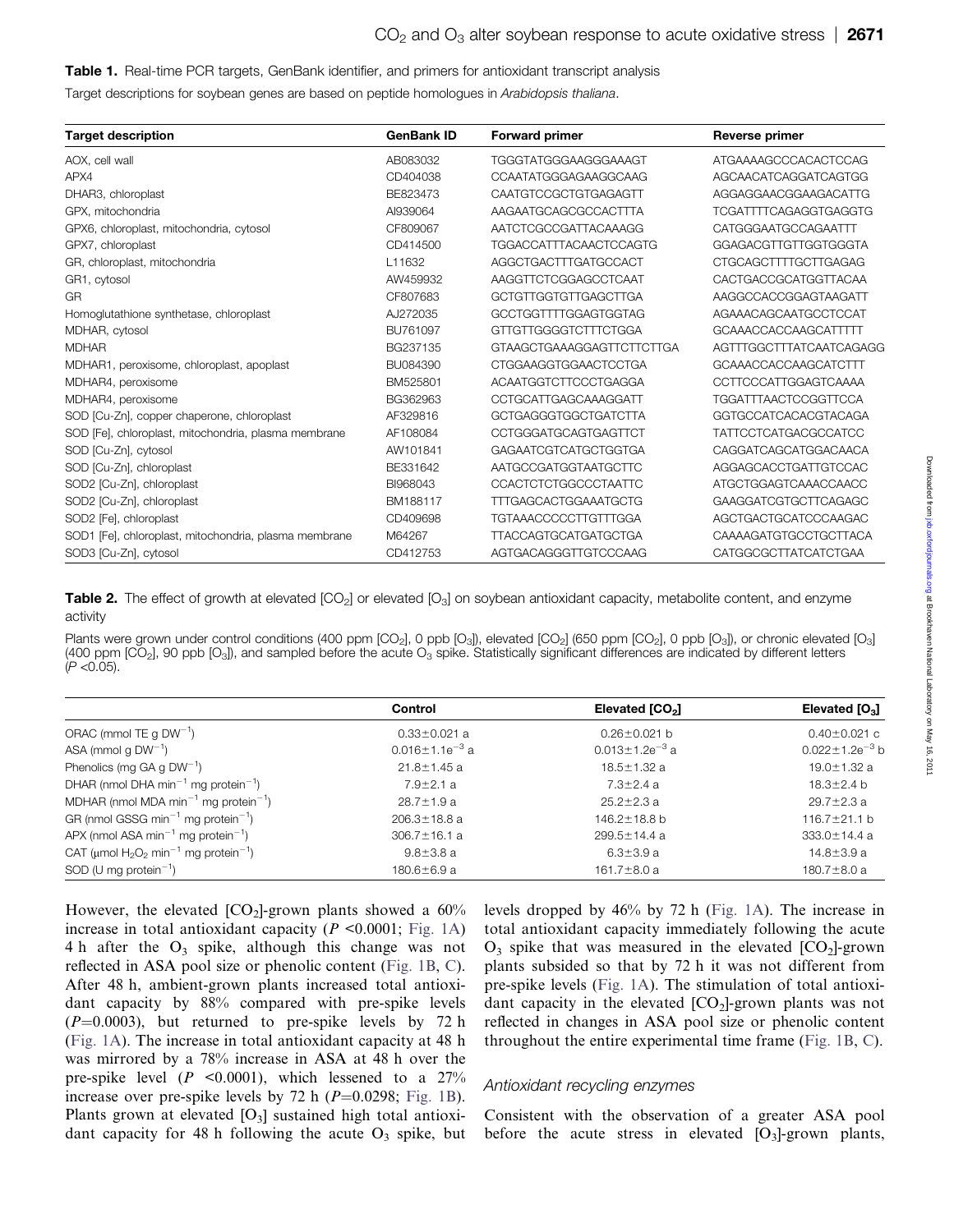

Fig. 1. The effects of atmospheric growth condition on the response of soybean total antioxidant capacity (A), reduced ascorbic acid (B), and phenolic content (C) to an acute  $O_3$  spike (200 ppb  $[O_3]$  for 4 h). Total antioxidant capapcity was measured by the ORAC assay in Trolox equivalents (TEs). Phenolic content was measured as gallic acid (GA) equivalents. Growth conditions were control (open circles; 400 ppm  $[CO<sub>2</sub>]$  and 0 ppb  $[O<sub>3</sub>]$ ), elevated  $CO<sub>2</sub>$  (filled squares; 650 ppm  $[CO<sub>2</sub>]$  and 0 ppb  $[O<sub>3</sub>])$ , and elevated  $O_3$  (shaded triangles; 400 ppm  $[CO_2]$  and 90 ppb  $[O_3]$ ). Graphs show relative change of each parameter compared with the control treatment at time 0 h (see [Table 2](#page-4-0))  $\pm$  1 SE; the shaded bar represents the timing of the 4 h acute  $O_3$  spike.

DHAR, an enzyme responsible for recycling DHA to ASA, showed 132% higher activity in the elevated  $[O_3]$  plants  $(P=0.0090;$  [Table 2](#page-4-0)). Conversely, GR activity in elevated  $[O_3]$ -grown plants was 43% lower than GR activity in ambient-grown plants ( $P=0.0089$ ; [Table 2](#page-4-0)). GR was the only enzyme to exhibit a response to growth at elevated  $[CO<sub>2</sub>]$ , with a 29% decrease in rate compared with ambientgrown plants  $(P=0.0454;$  [Table 2](#page-4-0)).

Following the acute  $O_3$  spike, the activity of enzymes that recycle ASA was increased in plants grown under ambient conditions. DHAR activity increased by  $250\%$  ( $P=0.0003$ ; Fig 2A, Time 24 h) and MDHAR activity increased by 162% (P <0.0001; Fig. 2B, Time 24 h). Direct ROSscavenging enzymes, APX, CAT, and SOD, responded dif-



Fig. 2. The effects of atmospheric growth condition on the activity levels of six different antioxidant enzymes: dehydroascorbate reductase (DHAR; A), monodehydroascorbate reductase (MDHAR; B), glutathione reductase (GR; C), ascorbate peroxidase (APX; D), catalase (CAT; E), and superoxide dismutase (SOD; F) before and after an acute  $O_3$  spike (200 ppb for 4 h). Symbols are as described for Fig. 1. All panels report the relative change of each parameter compared with the control treatment at time 0 h,  $\pm$  1 SE; the shaded bar represents the timing of the 4 h acute  $O_3$  spike.

ferently. APX activity decreased by  $20\%$  ( $P=0.0086$ ; Fig. 2D), CAT activity increased by  $90\%$  ( $P=0.0280$ ; Fig. 2E), and SOD activity increased by  $40\%$  ( $P=0.0003$ ; Fig. 2F). The stimulation in CAT activity dropped back to pre-spike levels by 72 h (Fig. 2E). DHAR and MDHAR activity dropped after 48 h, but a secondary stimulation was recorded at 72 h (Fig. 2A, B). While GR, SOD, and APX activity all decreased immediately following the  $O_3$  spike, the post-spike recovery of these activity levels varied. GR activity increased at 24 h back to pre-spike levels, but a second drop in activity was recorded at 72 h (Fig. 2C). Decreased SOD activity was sustained throughout the remainder of the experiment and APX activity decreased even further at 48 h and remained low up to 72 h (Fig. 2F).

Plants grown under chronic elevated  $[O_3]$  displayed an immediate response to the acute  $O_3$  spike similar to the control plants in all enzymes except GR. A 200% increase in MDHAR activity ( $P > 0.0001$ ; Fig. 2B) along with a 30% decrease in APX activity  $(P=0.0002;$  Fig. 2D) and a 38% decrease in SOD activity  $(P=0.0008;$  Fig. 2F) mirrored the response of the control-grown plants. However, DHAR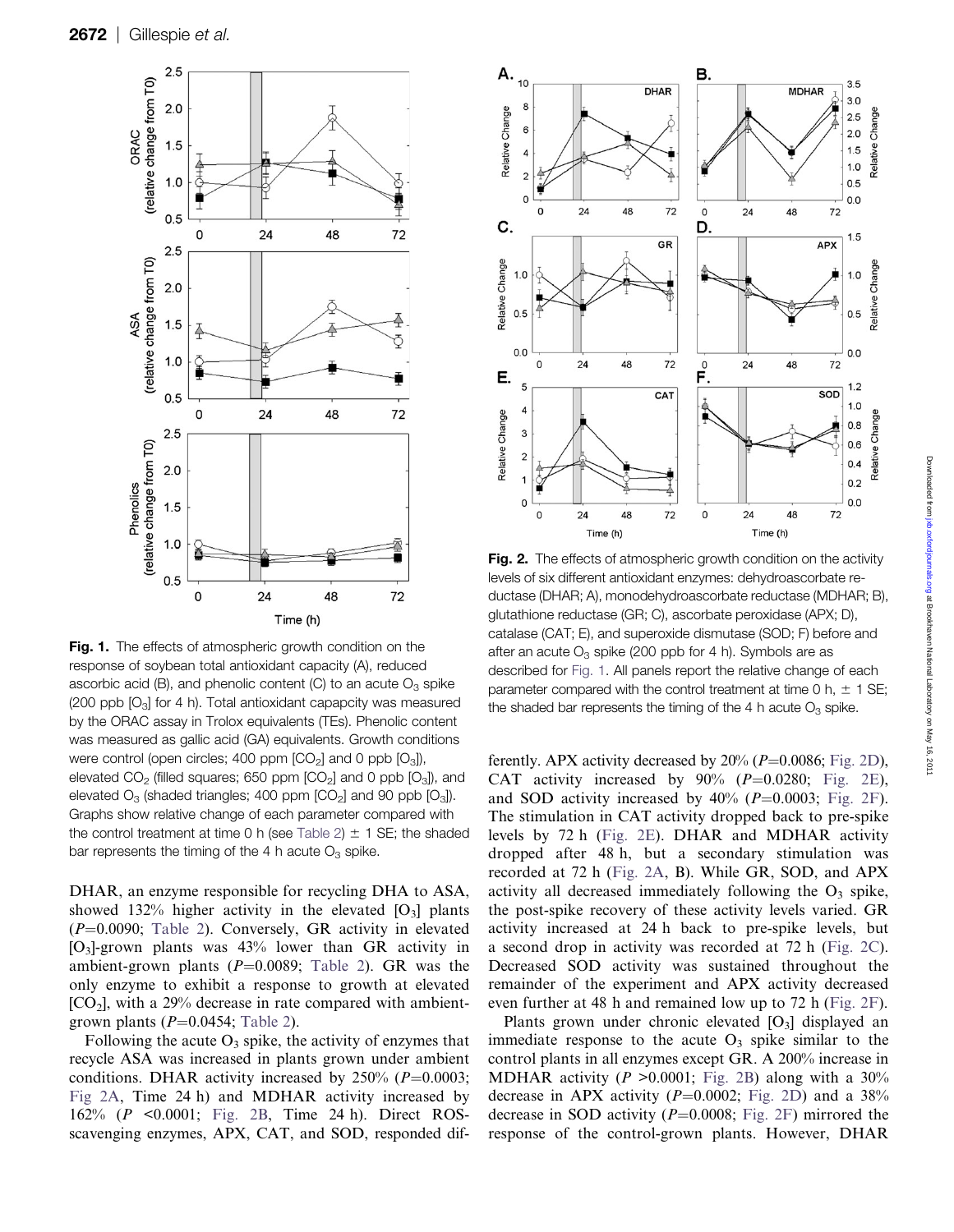activity only increased by  $60\%$  ( $P=0.0454$ ; Fig. 2A) compared with the 250% increase in control plants, and GR activity, which did not change in the control plants, increased by  $84\%$  ( $P=0.0061$ ; Fig. 2C). Also, the significant increase in CAT activity measured in the control plants did not occur in the  $O_3$ -grown plants. In fact, CAT activity was significantly lower 48 h following the acute spike and remained low up to 72 h (Fig. 2E). Elevated  $[O_3]$ -grown plants were the only group to display an increase in GR activity immediately following the acute  $O_3$  spike, and that activity slowly returned to pre-spike levels by 72 h (Fig. 2C).

Plants grown with elevated  $[CO_2]$  responded with the largest changes in antioxidant enzyme activity immediately following the acute  $O_3$  spike. DHAR activity increased by 700% ( $P > 0.0001$ ; Fig. 2A), MDHAR activity increased by  $200\%$  (P > 0.0001; Fig. 2B), and CAT activity increased by 450% ( $P > 0.0001$ ; Fig. 2E), compared with pre-spike activity levels. Conversely, SOD activity decreased by 41% ( $P=0.0141$ ; Fig. 2F). In the recovery period following the acute  $O_3$  spike, CAT activity returned to prespike levels by 48 h and remained low up to 72 h (Fig. 2E). DHAR activity began to decrease at 48 h, but remained higher than pre-spike levels up to 72 h (Fig. 2A). Plants grown at elevated  $[CO_2]$  did not display the same immediate drop and sustained low APX activity observed in the control and  $[O_3]$ -grown plants. Instead, APX activity in elevated [CO2]-grown plants decreased at 48 h but returned to pre-spike activity levels by 72 h (Fig. 2D).

## Antioxidant transcript response

This experiment measured total enzyme activity, so the contributions of different isoforms to the total activity level were not distinguishable. In order to distinguish the contribution of various isoforms localized in different cellular components, transcript levels for 24 genes annotated with antioxidant function and cellular localization were quantified [\(Table 1](#page-4-0)). Sixteen genes showed a significant growth environment (atmosphere), time, or interaction effect (Table 3), and are shown in Fig. 3. Before the acute  $O_3$  treatment (Time 0 in Fig. 3), elevated  $[CO_2]$  decreased the abundance of transcripts encoding chloroplastic Cu-Zn SOD (Fig. 3D), SOD copper chaperone (Fig. 3E), GPX7 (Fig. 3F), and cytosolic GR1 (Fig. 3J). Elevated  $[O_3]$ decreased the transcript abundance of two chloroplastic Cu-Zn SODs (Fig. 3B, D) and GPX7 (Fig. 3F). However, the transcript abundance for ascorbate oxidase (AOX; Fig. 3L) and MDHAR (Fig. 3P) was higher in plants grown at elevated  $[O_3]$ .

Immediately following the acute  $O_3$  spike, the transcript abundance of three chloroplastic Cu-Zn SOD enzymes decreased by 73, 69, and 57% (Fig. 3B–D) in plants grown under control conditions. Transcript abundance for two of these genes remained low up to 72 h, but the other chloroplast Cu-Zn SOD increased 360% at 72 h (Fig. 3B). APX4 (Fig. 3H) increased by 77% over the pre-spike level by 72 h. Conversely, transcript abundance for two antioxidant enzymes targeted to the cytosol increased immediately

Table 3. Analysis of variance of antioxidant pools, enzymes, and GenBank IDs of transcripts measured for soybeans grown under control conditions (400 ppm  $[CO_2]$ , 0 ppb  $[O_3]$ ), elevated  $[CO_2]$ (650 ppm  $[CO_2]$ , 0 ppb  $[O_3]$ ), and elevated  $[O_3]$  (400 ppm  $[CO_2]$ , 90 ppb  $[O_3]$ , before and after an acute (200 ppb)  $O_3$  spike

P-values in italics are marginally significant. See [Table 1](#page-4-0) for descriptions of GenBank IDs.

|                          | <b>Atmosphere</b> | <b>Time</b> | Atmospherextime |
|--------------------------|-------------------|-------------|-----------------|
| ORAC                     | <b>NS</b>         | 0.0001      | 0.0109          |
| Phenolic content         | 0.0023            | 0.0292      | <b>NS</b>       |
| ASA                      | < 0.0001          | < 0.0001    | 0.0012          |
| DHA                      | <b>NS</b>         | < 0.0001    | <b>NS</b>       |
| CAT                      | 0.0065            | < 0.0001    | 0.0065          |
| SOD                      | <b>NS</b>         | < 0.0001    | <b>NS</b>       |
| APX                      | <b>NS</b>         | < 0.0001    | 0.0043          |
| GR                       | <b>NS</b>         | 0.0496      | 0.0068          |
| DHAR                     | 0.0085            | < 0.0001    | < 0.0001        |
| <b>MDHAR</b>             | 0.0023            | < 0.0001    | <b>NS</b>       |
| Transcripts              |                   |             |                 |
| AOX (AB083032)           | < 0.0001          | 0.0157      | 0.0364          |
| APX4 (CD404038)          | 0.0537            | 0.0114      | <b>NS</b>       |
| DHAR3 (BE823473)         | <b>NS</b>         | <b>NS</b>   | <b>NS</b>       |
| GPX (AI939064)           | <b>NS</b>         | 0.0153      | <b>NS</b>       |
| GPX6 (CF809067)          | <b>NS</b>         | <b>NS</b>   | <b>NS</b>       |
| GPX7 (CD414500)          | <b>NS</b>         | 0.0005      | 0.0462          |
| GR (L11632)              | <b>NS</b>         | 0.0723      | <b>NS</b>       |
| GR1 (AW459932)           | 0.0687            | $<$ 0.0001  | 0.0077          |
| GR (CF807683)            | 0.0188            | 0.0021      | 0.0210          |
| <b>HGS (AJ272035)</b>    | <b>NS</b>         | <b>NS</b>   | <b>NS</b>       |
| MDHAR (BU761097)         | 0.0748            | 0.0015      | <b>NS</b>       |
| MDHAR (BG237135)         | <b>NS</b>         | <b>NS</b>   | 0.0268          |
| MDHAR1 (BU084390)        | <b>NS</b>         | 0.0101      | <b>NS</b>       |
| MDHAR4 (BM525801)        | <b>NS</b>         | <b>NS</b>   | <b>NS</b>       |
| MDHAR4 (BG362963)        | 0.0312            | 0.0018      | 0.0165          |
| SOD chaperone (AF329816) | 0.0088            | 0.0160      | 0.0158          |
| SOD-Fe (AF108084)        | <b>NS</b>         | <b>NS</b>   | <b>NS</b>       |
| SOD (AW101841)           | <b>NS</b>         | 0.0166      | <b>NS</b>       |
| SOD (BE331642)           | 0.0013            | 0.0002      | 0.0021          |
| SOD2 (BI968043)          | 0.0751            | <b>NS</b>   | <b>NS</b>       |
| SOD2 (BM188117)          | 0.0143            | 0.0505      | <b>NS</b>       |
| SOD2 (CD409698)          | <b>NS</b>         | <b>NS</b>   | <b>NS</b>       |
| SOD1 (M64267)            | <b>NS</b>         | <b>NS</b>   | <b>NS</b>       |
| SOD3 (CD412753)          | <b>NS</b>         | <b>NS</b>   | <b>NS</b>       |

following the acute  $O_3$  spike: GR1 (Fig. 3J) and MDHAR2 (Fig. 3N). Transcript abundance for these genes returned to pre-spike levels by 48 h (Fig. 3J, N).

The immediate decrease in transcript abundance for chloroplastic antioxidant enzymes following the acute  $O_3$ spike was not present in the elevated  $[O_3]$ -grown plants; however, there was an increase in transcripts coding for cytosolic antioxidant enzymes (Fig. 3A, J, N). Similarly, there was an increase in MDHAR1 (Fig. 3M), which is putatively targeted to the apoplast, as well as the peroxisome and chloroplast. Transcript abundance for these genes returned to pre-spike levels by 48 h. In addition, the transcript level of cell wall-located AOX increased by 50% immediately after the acute  $O_3$  spike in elevated  $[O_3]$ -grown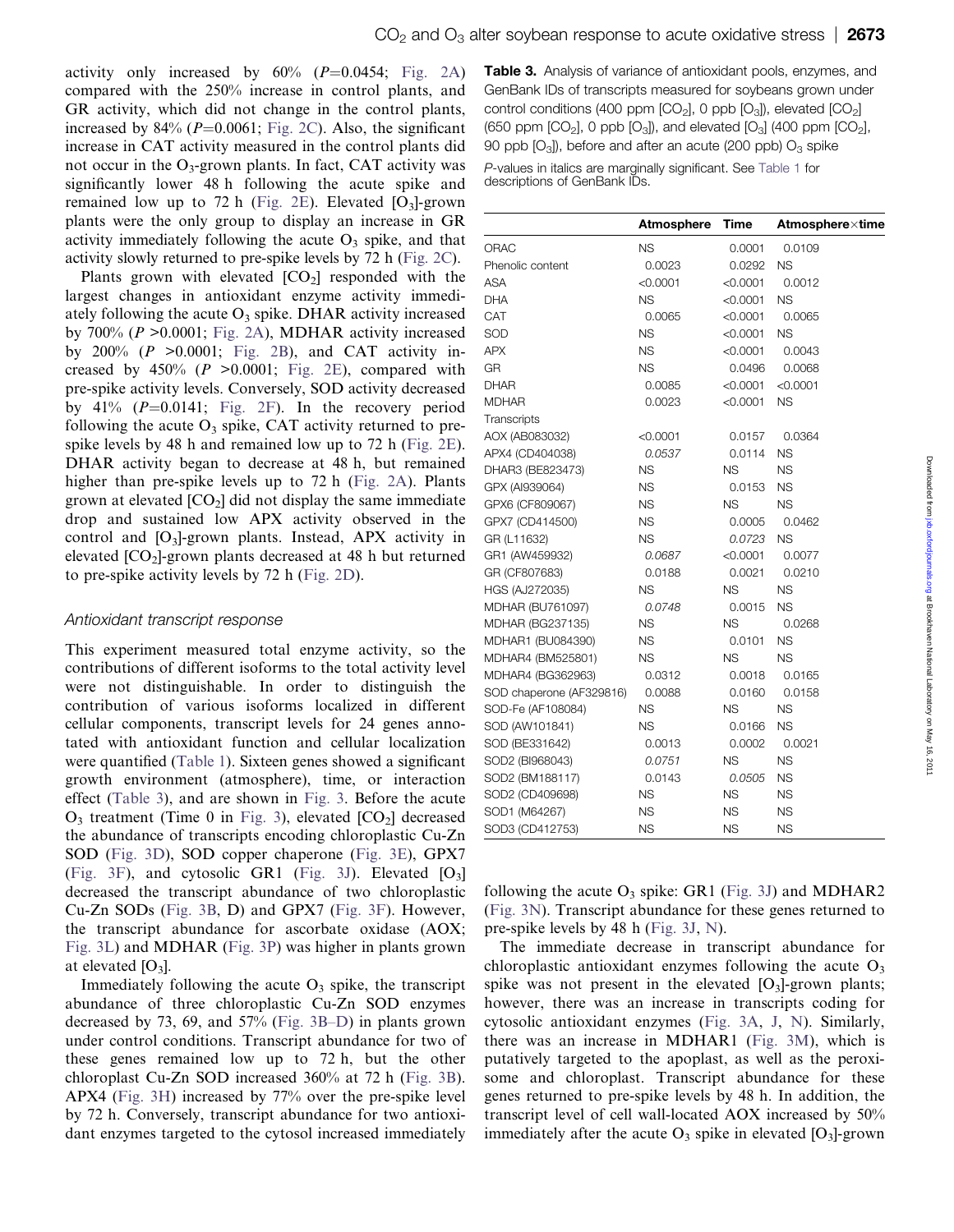

Fig. 3. The effects of atmospheric growth condition on the response of soybean transcripts involved in antioxidant metabolism before and after an acute  $O_3$  spike (200 ppb for 4 h). Each transcript is labelled with its annotated function and subcellular localization, if known, as well as the GenBank identification number (cyt, cytosol; chl, chloroplast; per, peroxisome; mit, mitochondria). Further information about the transcripts can be found in [Table 1](#page-4-0). Symbols are as described for Fig. 1. All panels report the relative change of each transcript compared with the control treatment at time 0 h,  $\pm$  1 SE; the shaded bar represents the timing of the 4 h acute O<sub>3</sub> spike.

plants (Fig. 3L). A large increase in the transcript abundance for the Cu-Zn SOD copper chaperone was also observed in elevated  $[O_3]$ -grown plants immediately following the acute  $O_3$  spike (Fig. 3E). AOX and Cu-Zn SOD copper chaperone transcript levels dropped by 48 h, so that, by 72 h, levels were no longer different among  $[CO<sub>2</sub>]$ -, [O3]-, and control-grown plants (Fig. 3E, L).

Plants grown at elevated  $[CO_2]$  did not display many of the changes in transcript abundance for cytosolic and chloroplastic antioxidant enzymes following the acute  $O_3$ spike that were observed in the elevated  $[O_3]$ - and controlgrown plants. Levels of abundance of transcripts encoding cytosolic enzymes did not increase as much or at the same time. For example, transcript abundance of GR1 increased slightly, immediately following the acute  $O_3$  spike, and continued to increase for 48 h following the spike (Fig. 3J). Furthermore, transcript abundance of cytosolic MDHAR did not increase significantly following the  $O_3$  spike in soybean grown at elevated  $[CO_2]$  (Fig. 3N). Other differences in transcript abundance in plants grown at elevated  $[CO<sub>2</sub>]$  include increased peroxisomal MDHAR4 (Fig. 3O) and MDHAR (Fig. 3P)  $48-72$  h following the O<sub>3</sub> spike.

## **Discussion**

## Chronic growth environment alters antioxidant metabolism

Growth at elevated  $[CO_2]$  or elevated  $[O_3]$  significantly altered the total antioxidant capacity, measured as the inhibition of peroxyl radical-induced oxidations, of soybean leaves. Growth at elevated  $[CO<sub>2</sub>]$  decreased total antioxidant capacity, while elevated  $[O_3]$  increased total antioxidant capacity. These changes are consistent with the expectations from previous studies, which have suggested increased oxidative stress in elevated  $[O_3]$  ([Kangasjarvi](#page-10-0) et al.[, 2005\)](#page-10-0), and decreased perceived oxidative stress at elevated  $[CO<sub>2</sub>]$ , perhaps due to lower rates of ROS production from increased carboxylation rates and decreased oxygenation and subsequent photorespiration ([Bowes, 1991;](#page-9-0)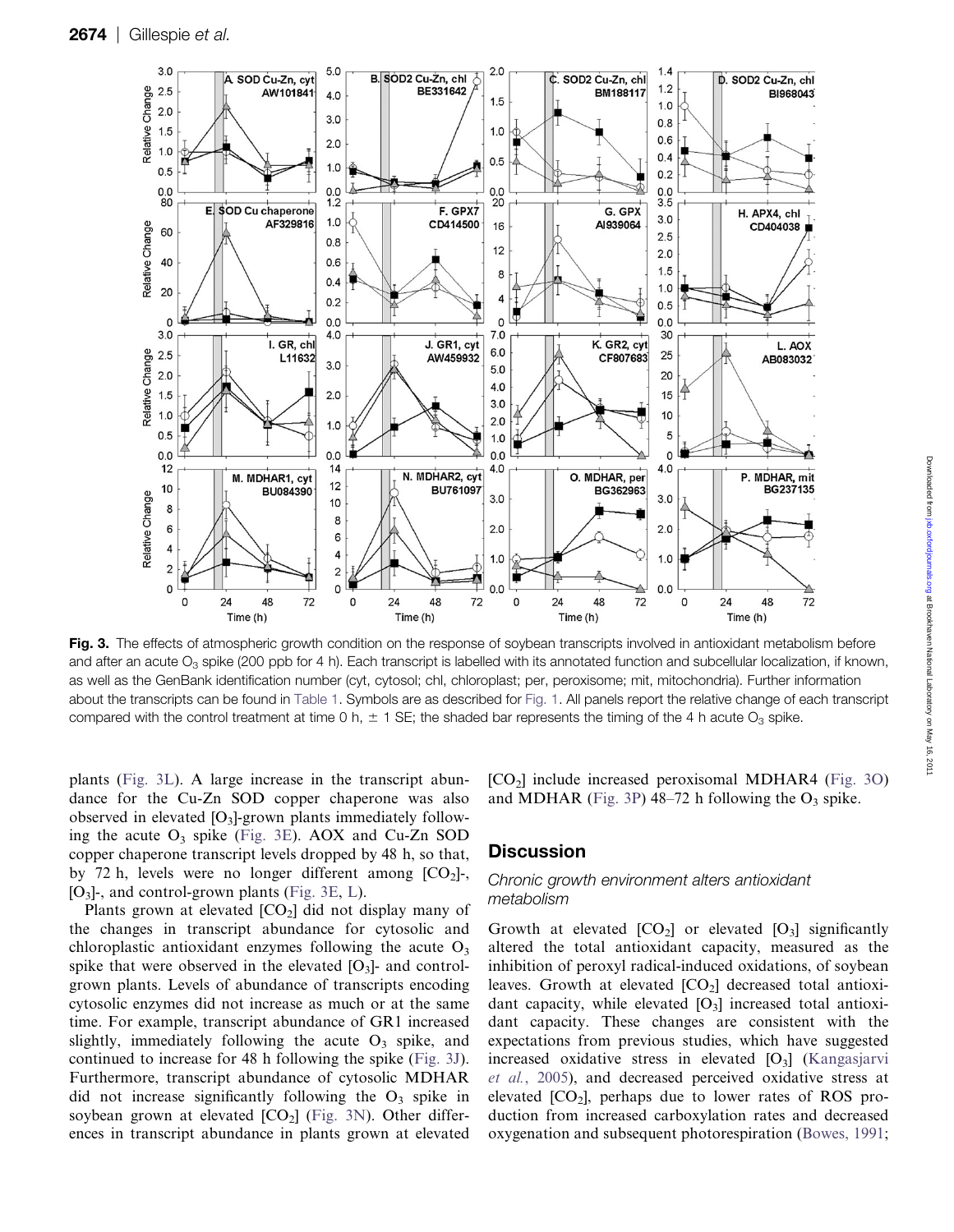[Pritchard](#page-11-0) et al., 2000; Long et al.[, 2004\)](#page-10-0). The changes in total antioxidant capacity were consistent with changes in ASA content, but phenolic content was unaffected by elevated  $[CO_2]$  or elevated  $[O_3]$ . ASA is one of the most abundant antioxidants in plant tissue [\(Dalton](#page-10-0) et al., 1986; [Pritchard](#page-11-0) et al., 2000), and high levels of ASA are essential to oxidative stress tolerance ([Robinson and Britz, 2000](#page-11-0); [Smirnoff, 2000;](#page-11-0) [Conklin and Barth, 2004](#page-10-0); [Chen and Gallie,](#page-10-0) [2005\)](#page-10-0). Therefore, it is not surprising that ASA levels were significantly higher in plants grown in elevated  $[O_3]$ . On the other hand, there was no significant change in total phenolic content of soybean exposed to elevated  $[CO<sub>2</sub>]$  or elevated  $[O_3]$ . Previous studies have found increased phenolic content in plants exposed to  $[O_3]$  ([Kangasjarvi](#page-10-0) et al., 1994; [Saviranta](#page-11-0) et al., 2010); however, there is also evidence that individual phenolic compounds can respond differently to  $[O_3]$  ([Saviranta](#page-11-0) *et al.*, 2010), which the total phenolic content assay used in this study would not detect.

The activities of most of the antioxidant enzymes investigated in this study were not affected by growth at elevated  $[CO_2]$  or elevated  $[O_3]$  ([Table 2](#page-4-0)). However, DHAR activity was  $\geq 2$ -fold greater in plants grown at elevated [O<sub>3</sub>] compared with controls [\(Table 2\)](#page-4-0). DHAR recycles DHA to ASA and regulates redox balance in cells (Chen [et al.](#page-10-0), [2003\)](#page-10-0), and the increased activity is consistent with the observation of a greater ASA pool in elevated  $[O_3]$ -grown plants. On the other hand, GR activity was significantly lower in plants grown at elevated  $[O_3]$  compared with controls [\(Table 2\)](#page-4-0). GR is responsible for reducing glutathione (GSH), which provides reducing power to DHAR. In pea, GR is localized in the cytosol, chloroplast, and mitochondria [\(Edwards](#page-10-0) et al., 1990), with the chloroplastic GR contributing  $\sim 80\%$  to the total cellular GR activity. Therefore, a reduction in total GR activity does not directly indicate a reduction in activity of all isoforms or the availability of sufficient GSH to power DHAR activity. Additionally, increased DHAR activity may not require a matching increase in GR activity since GR activity is greater than DHAR activity ([Table 2](#page-4-0)). The  $K<sub>m</sub>$  of GR for GSSG is approximately two orders of magnitude smaller than the  $K<sub>m</sub>$  of DHAR for GSH ([Chang](#page-10-0) et al., 2009), and the  $K<sub>m</sub>$  of GR was significantly lower in peas grown at elevated [O<sub>3</sub>] ([Edwards](#page-10-0) et al., 1994). Therefore, ASA formation by DHAR is unlikely to be limited by the supply of reduced glutathione.

Decreased total antioxidant capacity and ASA pool size in plants grown at elevated  $[CO<sub>2</sub>]$  was accompanied by decreased GR activity (Fig. 2C). Consistent with lower total antioxidant capacity, transcript abundance for GR genes (L11632, AW459932, and CF807683) was lower in elevated  $[CO<sub>2</sub>]$ -grown plants (Time 0, Fig. 3I, J, K). Other antioxidant enzymes and transcripts coding for various isoforms of each enzyme were not significantly changed by growth at either elevated  $[CO_2]$  or elevated  $[O_3]$  compared with control conditions. For CAT and SOD, this may reflect the very high capacities of these enzymes, which catalyse initial steps in ROS scavenging. Having an excess capacity for  $O<sub>2</sub>$  and  $H_2O_2$  scavenging would be highly desirable since the consequences of a slow response to superoxides are severe [\(Foyer](#page-10-0) et al., 1994).

## Response to and recovery from an acute oxidative stress

Immediately following a 200 ppb  $O_3$  spike for 4 h, plants grown under all environmental conditions shifted their antioxidant systems to accommodate the increase in ROS. The activity of DHAR and the transcript level and activity of MDHAR, two ASA recycling enzymes, was increased immediately following the  $O_3$  spike in all environments (Fig. 2). Relative increases in DHAR and MDHAR enzyme activity were greatest in plants exposed to elevated  $[CO<sub>2</sub>]$ , which also showed increased total antioxidant capacity, measured by the ORAC assay (Fig. 1). Plants grown at elevated  $[O_3]$  increased GR activity immediately following the  $O_3$  spike, with transcript levels of both chloroplastic mitochondrial and cytosolic GR up-regulated. Although protein content was not investigated in this study, these data support the viewpoint that the increase in GR activity in plants grown at elevated  $[O_3]$  and exposed to the  $O_3$  spike was due to the synthesis of new isoforms, as previously suggested [\(Edwards](#page-10-0) et al., 1994; Rao et al.[, 1995\)](#page-11-0). Direct ROS-scavenging enzymes responded to the  $O_3$  spike with shifts in activity toward the recycling and preservation of the ASA pool with increased scavenging by CAT, especially in elevated  $[CO_2]$ , and decreased production of  $H_2O_2$  by SOD (Fig. 2). APX, which is regulated by its substrate,  $H_2O_2$ (Lu *et al.*[, 2005](#page-11-0)), also showed lower activity following the  $O_3$ spike.

The apoplast is often considered to be the first line of defence against  $O_3$  ([Ranieri](#page-11-0) *et al.*, 1996; [Burkey](#page-9-0) *et al.*, 2003) and, in this study, the transcript abundance of the cell walllocalized AOX was significantly higher in plants grown at elevated  $[O_3]$  and increased in all plants following the acute  $[O_3]$  spike (Fig. 3L). However, reducing equivalents are absent from the apoplast ([Pignocchi and Foyer, 2003\)](#page-11-0), suggesting that any reduced ASA required in the apoplast must be generated and reduced in the cytosol and then transported across the cell membrane. Thus, the cytosolic antioxidant system is integral to the ability of the apoplast to quench ROS [\(Pignocchi and Foyer, 2003](#page-11-0); [Chen and](#page-10-0) [Gallie, 2005](#page-10-0), [2006](#page-10-0), [2008;](#page-10-0) [Eltayeb](#page-10-0) et al., 2006). The transcript data from this experiment support this general finding, in that the abundance of cytosol-targeted enzymes was up-regulated following the spike (Fig. 3A, J, N). On the other hand, transcript abundance for three chloroplastic Cu-Zn SOD enzymes decreased in plants grown at control and elevated  $[O_3]$  following an acute  $O_3$  spike, which is consistent with previous observations ([Mahalingam](#page-11-0) et al., [2005\)](#page-11-0). The dampened transcriptional response of plants grown at elevated  $[CO_2]$  (Fig. 3) suggests that either less oxidative stress was perceived or plants grown under elevated  $[O_3]$  or control conditions were primed to respond more quickly to the oxidative stress.

It was anticipated that the acute  $O_3$  stress would cause an abrupt change in the antioxidant system, which would then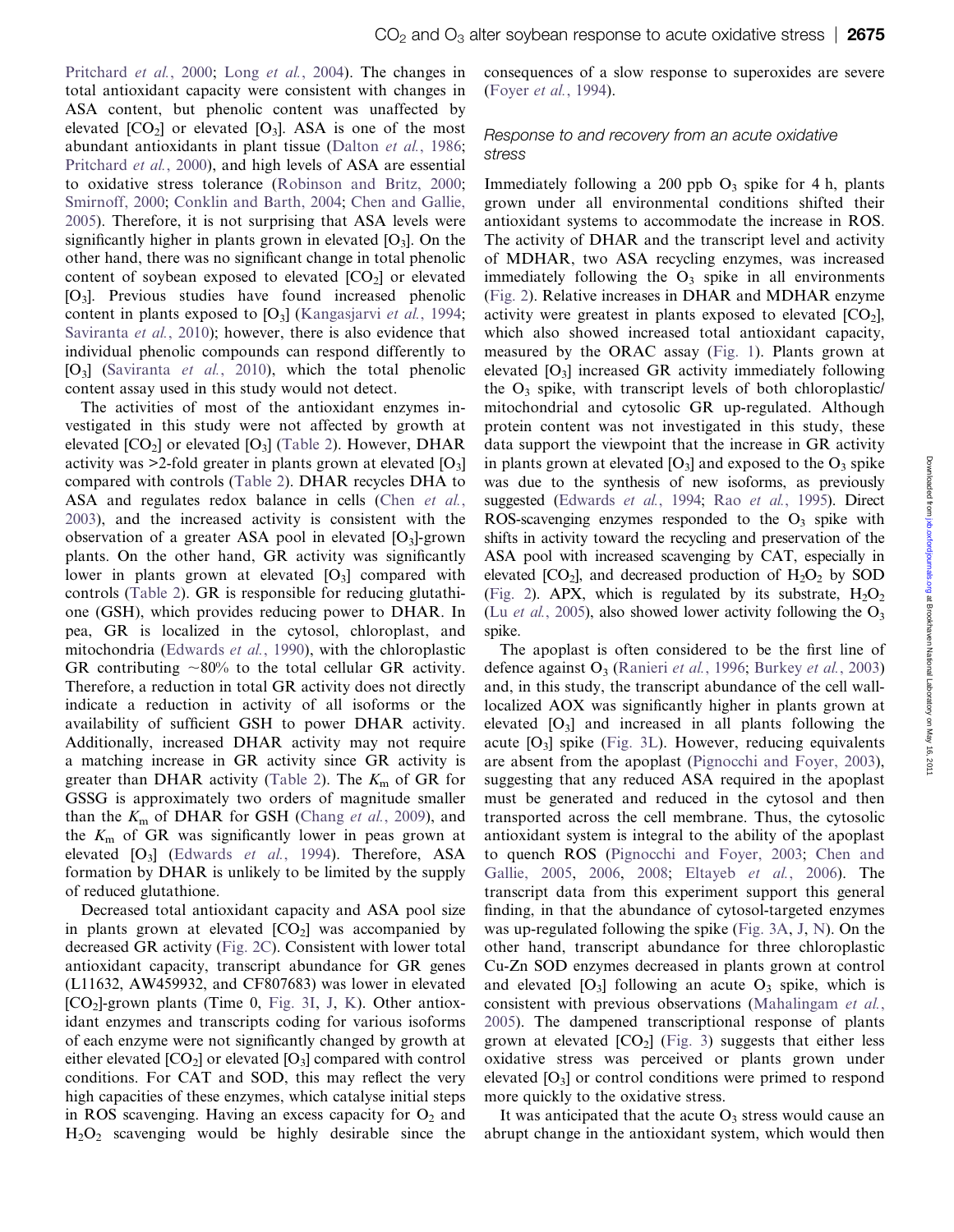<span id="page-9-0"></span>return to its original state by the end of the experiment (48 h after the acute stress). This general pattern was apparent in some of the transcript data (Fig. 3A, E, G, I, J, K, L, M, N) and for some of the enzymes (CAT, APX, and SOD), but it was not seen in other antioxidant enzymes (DHAR, MDHAR, and GR), total antioxidant capacity, or ASA or phenolic content. Previous research has shown that members of antioxidant gene families are differentially regulated in response to stress (Milla et al.[, 2003;](#page-11-0) [Secenji](#page-11-0) et al.[, 2010](#page-11-0)), and the present results support these findings. However, agreement between changes in antioxidant enzyme activity and transcript abundance was not always apparent, and more research with specific knock-out mutants would be needed to determine where changes in enzyme activity were directly related to transcript abundance. It is worth noting that for many enzymes, changes in transcript abundance and enzyme activity are not synchronized. Observing such correlations is largely dependent upon the pool size and turnover time of both the enzyme and the transcript (Gibon et al.[, 2004,](#page-10-0) [2006](#page-10-0)). Phenolics play a key role in antioxidant defence, but are costly to manufacture and may not be synthesized as quickly as small antioxidant molecules ([Grace, 2006](#page-10-0)), which could explain the relatively stable content measured in this experiment. Transcript levels of GR and MDHAR localized to the cytosol did not increase as much or as rapidly in plants grown at elevated  $[CO_2]$  and exposed to acute  $O_3$  stress (Fig. 3J, N). In fact, peak transcript abundance was measured 24–48 h following the spike, rather than immediately (4 h) after. Such a sluggish transcriptional response has been suggested as a measure of ozone sensitivity in cultivars of Arabidopsis and Medicago [\(Mahalingam](#page-11-0) et al., [2005](#page-11-0); [Puckette](#page-11-0) *et al.*, 2008). If that is accurate, it suggests that plants grown at elevated  $[CO_2]$  were more sensitive to the acute  $O_3$  spike compared with plants grown in ambient or chronic elevated  $[O_3]$ .

# Concluding remarks

Previous research demonstrated that growth at elevated [O<sub>3</sub>] caused a general up-regulation of antioxidant metabolism in plants ([Ranieri](#page-11-0) et al., 1996, [2000](#page-11-0); [Scebba](#page-11-0) et al., 2003; [Puckette](#page-11-0) et al., 2007; Xu et al.[, 2008;](#page-11-0) [Olbrich](#page-11-0) et al., 2009). However, direct evidence for this up-regulation has been variable and dependent on the duration and method of  $O_3$ fumigation, and the components of antioxidant metabolism investigated [\(Burkey](#page-10-0) et al., 2000; [Robinson and Britz, 2000;](#page-11-0) [Iglesias](#page-10-0) *et al.*, 2006). Likewise, reports investigating the effects of growth at elevated  $[CO_2]$  showed contrasting responses of individual components of the antiox-idant system (Rao et al.[, 1995;](#page-11-0) Polle et al.[, 1997;](#page-11-0) [Pritchard](#page-11-0) et al.[, 2000;](#page-11-0) [Di Toppi](#page-10-0) et al., 2002). In this study, it was demonstrated that growth in a chronic elevated  $[O_3]$ environment increased total antioxidant capacity, while chronic elevated  $[CO<sub>2</sub>]$  decreased total antioxidant capacity. The growth environment also significantly altered the pattern of antioxidant transcript and enzyme response to an acute oxidative stress. Growth at chronic elevated  $[O_3]$  increased the basal levels of components of the antioxidant system, which were then unchanged or only slightly increased following an acute oxidative stress, suggesting that growth at chronic elevated  $[O_3]$  allowed for a primed antioxidant system. Growth at elevated  $[CO<sub>2</sub>]$  decreased the basal level of antioxidant capacity, increased the response of the existing antioxidant enzymes, but dampened and delayed the transcriptional response, suggesting a different regulation of the antioxidant system. The time frame across which different components of the plant antioxidant system recover from an acute  $O_3$  spike also differed considerably, suggesting distinct mechanisms of control.

# Acknowledgements

We thank Andrew Leakey, Don Ort, Tim Mies, and Jesse McGrath for construction and support of the growth chamber facility. We also thank Robert Koester and Jessica Chiang for assistance in plant maintenance, tissue sampling, and biochemistry. Finally, we thank Craig Yendrek and Carrie Ramig for assistance with the real-time PCR. KMG was supported by a Graduate Research for the Environment Fellowship from the US Department of Energy's Global Change Education Program. Funding for building the ozone fumigation system was provided by the Illinois Council for Food and Agricultural Research (CFAR). This research was supported in part by the US Department of Energy contract No. DE-AC02-98CH10886 to Brookhaven National Laboratory.

# References

Aebi H. 1984. Catalase in vitro. Methods in Enzymology 105, 121–126.

Ainsworth EA, Gillespie KM. 2007. Estimation of total phenolic content and other oxidation substrates in plant tissues using Folin– Ciocalteu reagent. Nature Protocols 2, 875–877.

Ainsworth EA, Rogers A, Leakey ADB. 2008. Targets for crop biotechnology in a future high- $CO<sub>2</sub>$  and high- $O<sub>3</sub>$  world. Plant Physiology 147, 13-19.

Asada K. 1984. Chloroplasts: formation of active oxygen and its scavenging. Methods in Enzymology 105, 422-429.

Ashmore MR. 2005. Assessing the future global impacts of ozone on vegetation. Plant, Cell and Environment 28, 949–964.

Bilgin DD, DeLucia EH, Clough SJ. 2009. A robust plant RNA isolation method suitable for Affymetrix GeneChip analysis and quantitative real-time RT-PCR. Nature Protocols 4, 333–340.

**Bowes G.** 1991. Growth at elevated  $CO<sub>2</sub>$ -photosynthetic responses mediated through Rubisco. Plant, Cell and Environment 14, 795–806.

Burkey KO, Eason G, Fiscus EL. 2003. Factors that affect leaf extracellular ascorbic acid content and redox status. Physiologia Plantarum 117, 51–57.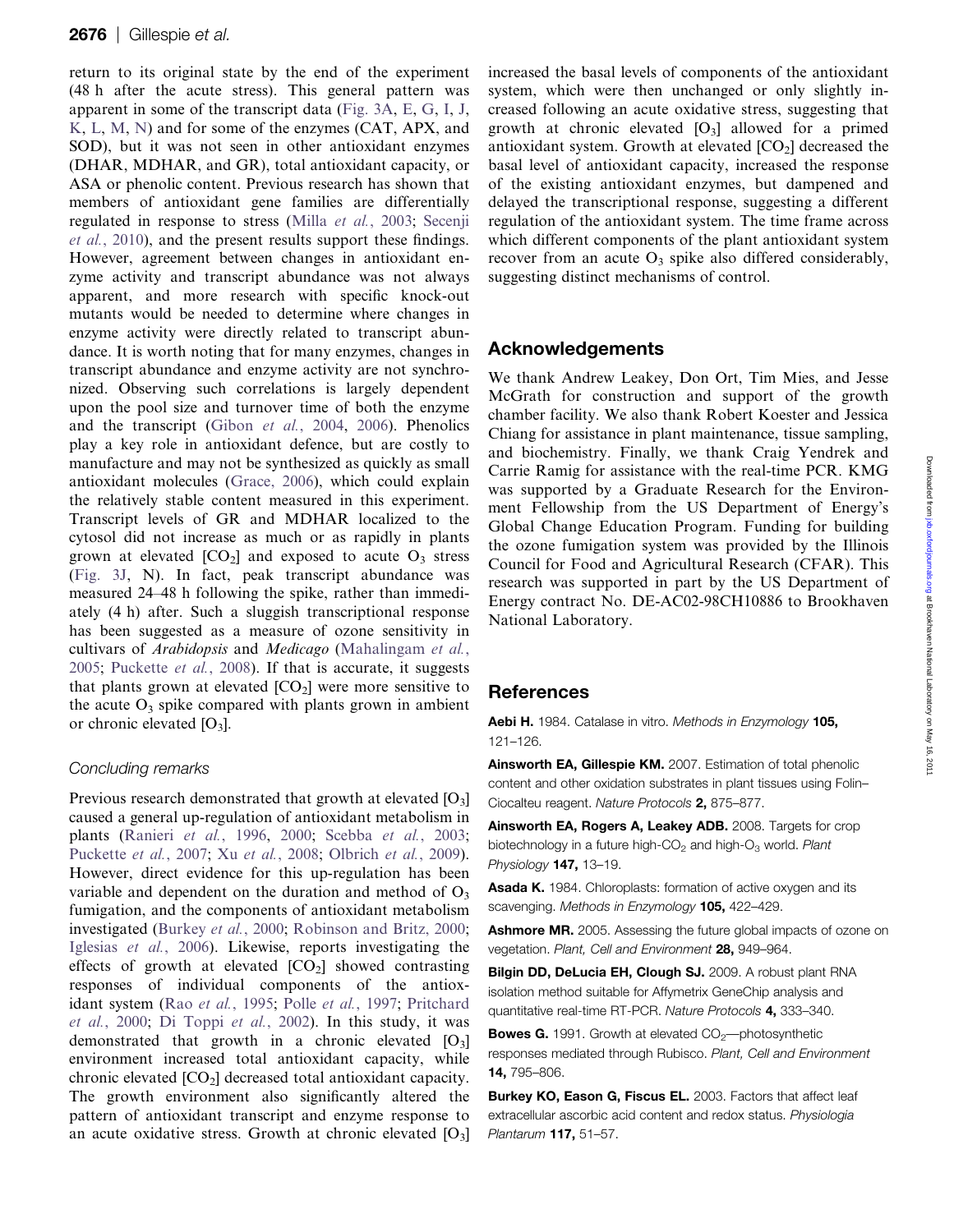<span id="page-10-0"></span>Burkey KO, Wei CM, Eason G, Ghosh P, Fenner GP. 2000. Antioxidant metabolite levels in ozone-sensitive and tolerant genotypes of snap bean. Physiologia Plantarum 110, 195–200.

Chang A, Scheer M, Grote A, Schomburg I, Schomburg D. 2009. BRENDA, AMENDA and FRENDA the enzyme information system: new content and tools in 2009. Nucleic Acids Research 37, D588–D592.

Chen Z, Gallie DR. 2005. Increasing tolerance to ozone by elevating foliar ascorbic acid confers greater protection against ozone than increasing avoidance. Plant Physiology 138, 1673-1689.

Chen Z, Gallie DR. 2006. Dehydroascorbate reductase affects leaf growth, development, and function. Plant Physiology 142, 775–787.

Chen Z, Gallie DR. 2008. Dehydroascorbate reductase affects nonphotochemical quenching and photosynthetic performance. Journal of Biological Chemistry 283, 21347-21361.

Chen Z, Young TE, Ling J, Chang SC, Gallie DR. 2003. Increasing vitamin C content of plants through enhanced ascorbate recycling. Proceedings of the National Academy of Sciences, USA 100, 3525–3530.

Conklin PL, Barth C. 2004. Ascorbic acid, a familiar small molecule intertwined in the response of plants to ozone, pathogens, and the onset of senescence. Plant, Cell and Environment 27, 959–970.

Conrath U, Beckers GJM, Flors V, et al. 2006. Priming: getting ready for battle. Molecular Plant-Microbe Interactions 19, 1062–1071.

Dalton DA, Russell SA, Hanus FJ, Pascoe GA, Evans HJ. 1986. Enzymatic-reactions of ascorbate and glutathione that prevent peroxide damage in soybean root-nodules. Proceedings of the National Academy of Sciences, USA 83, 3811-3815.

di Toppi LS, Marabottini R, Badiani M, Raschi A. 2002. Antioxidant status in herbaceous plants growing under elevated CO<sub>2</sub> in mini-FACE rings. Journal of Plant Physiology 159, 1005-1013.

Edwards EA, Enard C, Creissen GP, Mullineaux PM. 1994. Synthesis and properties of glutathione reductase in stressed peas. Planta 192, 137–143.

Edwards EA, Rawsthorne S, Mullineaux PM. 1990. Subcellular distribution of multiple forms of glutathione-reductase in leaves of pea (Pisum sativum-L). Planta 180, 278–284.

Eltayeb AE, Kawano N, Badawi GH, Kaminaka H, Sanekata T, Morishima I, Shibahara T, Inanaga S, Tanaka K. 2006. Enhanced tolerance to ozone and drought stresses in transgenic tobacco overexpressing dehydroascorbate reductase in cytosol. Physiologia Plantarum 127, 57–65.

Ewing JF, Janero DR. 1995. Microplate superoxide dismutase assay employing a nonenzymatic superoxide generator. Analytical Biochemistry 232, 243–248.

**Fedoroff N.** 2006. Redox regulatory mechanisms in cellular stress responses. Annals of Botany 98, 289-300.

Fiscus EL, Booker FL, Burkey KO. 2005. Crop responses to ozone: uptake, modes of action, carbon assimilation and partitioning. Plant, Cell and Environment 28, 997–1011.

Fover CH. Descourvieres P. Kunert KJ. 1994. Protection against oxygen radicals: an important defence mechanism studied in transgenic plants. Plant, Cell and Environment 17, 507-523.

Foyer CH, Noctor G. 2003. Redox sensing and signalling associated with reactive oxygen in chloroplasts, peroxisomes and mitochondria. Physiologia Plantarum 119, 355-364.

Foyer CH, Noctor G. 2005. Redox homeostasis and antioxidant signaling: a metabolic interface between stress perception and physiological responses. The Plant Cell 17, 1866-1875.

Fuhrer J. 2009. Ozone risk for crops and pastures in present and future climates. Naturwissenshaften 96, 173–194.

## Gibon Y, Blasing OE, Palacios-Rojas N, Pankovic D,

Hendriks JHM, Hohne M, Gunther M, Stitt M. 2004. Adjustment of diurnal starch turnover to short days: depletion of sugar during the night leads to a temporary inhibition of carbohydrate utilization, accumulation of sugars and post-translational activation of ADP-glucose pyrophosphorylase in the following light period. The Plant Journal 39, 847-862.

## Gibon Y, Usadel B, Blaesing OE, Kamlage B, Hohne M,

Trethewey R, Stitt M. 2006. Integration of metabolite with transcript and enzyme activity profiling during diurnal cycles in Arabidopsis rosettes. Genome Biology 7, R76.

Gillespie KM, Ainsworth EA. 2007. Measurement of reduced, oxidized and total ascorbate content in plants. Nature Protocols 2, 871–874.

Gillespie KM, Chae JM, Ainsworth EA. 2007. Rapid measurement of total antioxidant capacity in plants. Nature Protocols 2, 867–870.

Grace SC. 2006. Phenolics as antioxidants. In: Smirnoff N, ed. Antioxidants and reactive oxygen species in plants. Oxford: Blackwell Publishing, 141–168.

Iglesias DJ, Calatayud A, Barreno E, Primo-Millo E, Talon M. 2006. Responses of citrus plants to ozone: leaf biochemistry, antioxidant mechanisms and lipid peroxidation. Plant Physiology and Biochemistry 44, 125-131.

Jahnke LS, Hull MR, Long SP. 1991. Chilling stress and oxygen metabolizing enzymes in Zea mays and Zea diploperennis. Plant, Cell and Environment 14, 97-104.

Kangasjarvi J, Jaspers P, Kollist H. 2005. Signalling and cell death in ozone-exposed plants. Plant, Cell and Environment 28, 1021–1036.

Kangasjarvi J, Talvinen J, Utriainen M, Karjalainen R. 1994. Plant defence systems induced by ozone. Plant, Cell and Environment 17, 783–794.

Knight H, Brandt S, Knight MR. 1998. A history of stress alters drought calcium signalling pathways in Arabidopsis. The Plant Journal 16, 681–687.

Libault M, Thibivilliers S, Bilgin DD, Radwan O, Benitez M, Clough SJ, Stacey G. 2008. Identification of four soybean reference genes for gene expression normalization. Plant Genome 1, 44–54.

Long SP, Ainsworth EA, Rogers A, Ort DR. 2004. Rising atmospheric carbon dioxide: plants FACE the future. Annual Review of Plant Biology 55, 591-628.

Long SP, Naidu SL. 2002. Effects of oxidants at the biochemical, cell and physiological levels. In: Treshow M, ed. Air pollution and plants. London: John Wiley, 68–88.